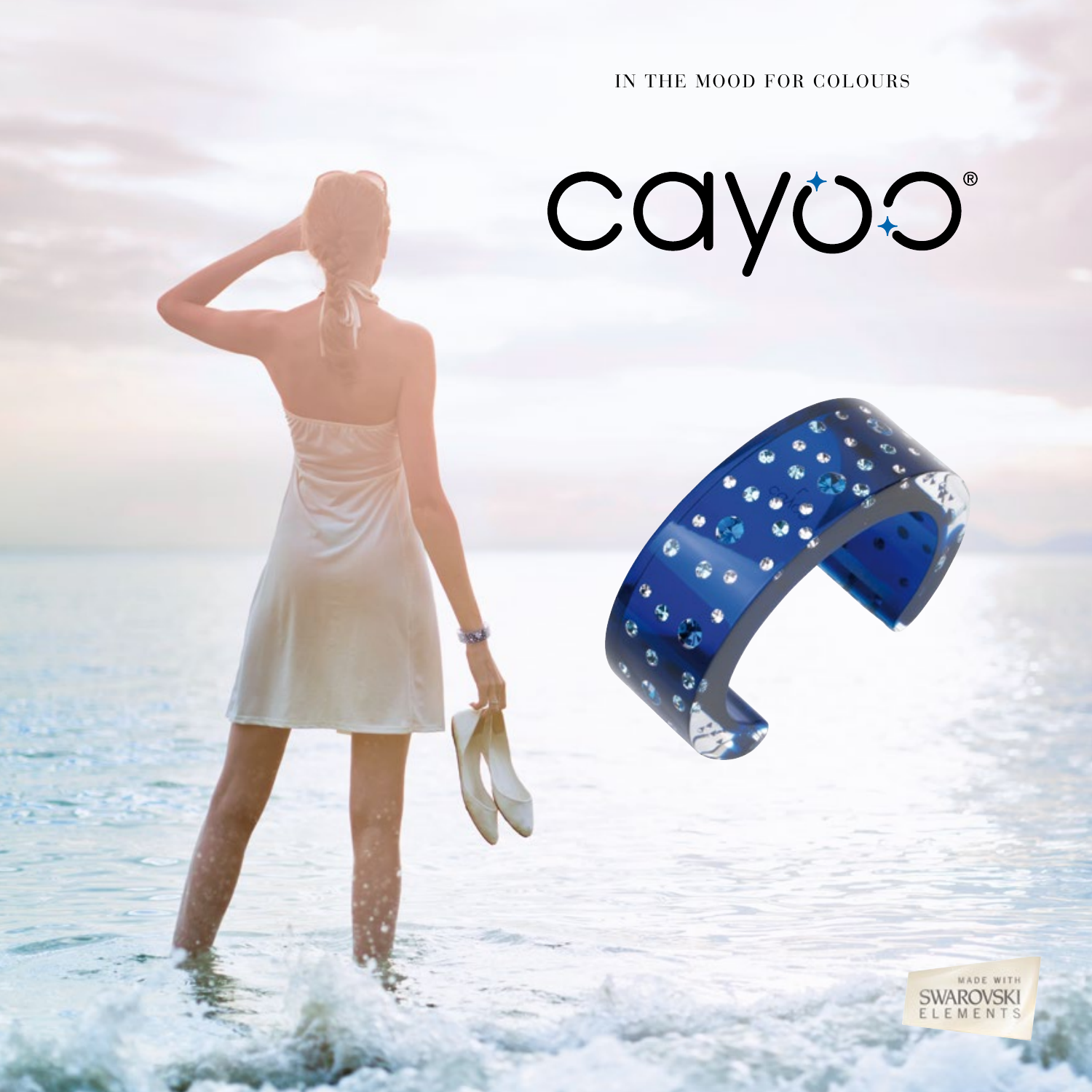## BUBBLES HEART PENDANT COlOuR: PEARl

*also available in ebony, dark blue, fuchsia, and neon pink*

# BUBBLES PlANET PENDANT COlOuR: DARk BluE

*also available in pearl, ebony, fuchsia, and neon pink*







BUBBLES BANGlES, SlIM COlOuRS: PEARl, lEMON, AND DARk BluE

*also available in ebony, fuchsia, and neon pink*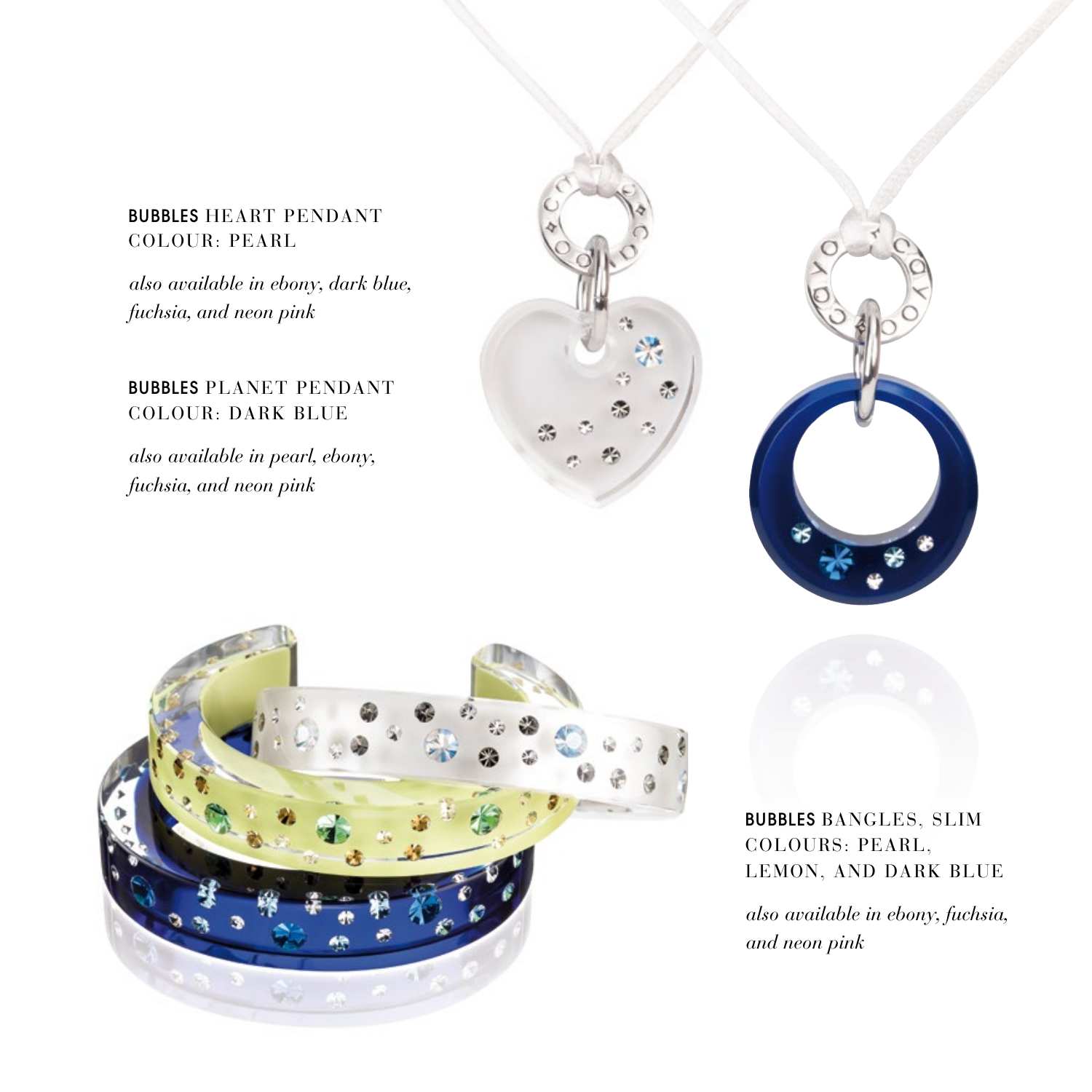



# BUBBLES HEART PENDANT COlOuR: DARk BluE

*also available in pearl, ebony, fuchsia, and neon pink*

# BUBBLES BANGlE WIDE COlOuR: PEARl

*also available in ebony, dark blue, fuchsia, neon pink, and lemon*



SIMPLY TWO LEAF PENDANT COlOuR: lEMON

*also available in espresso*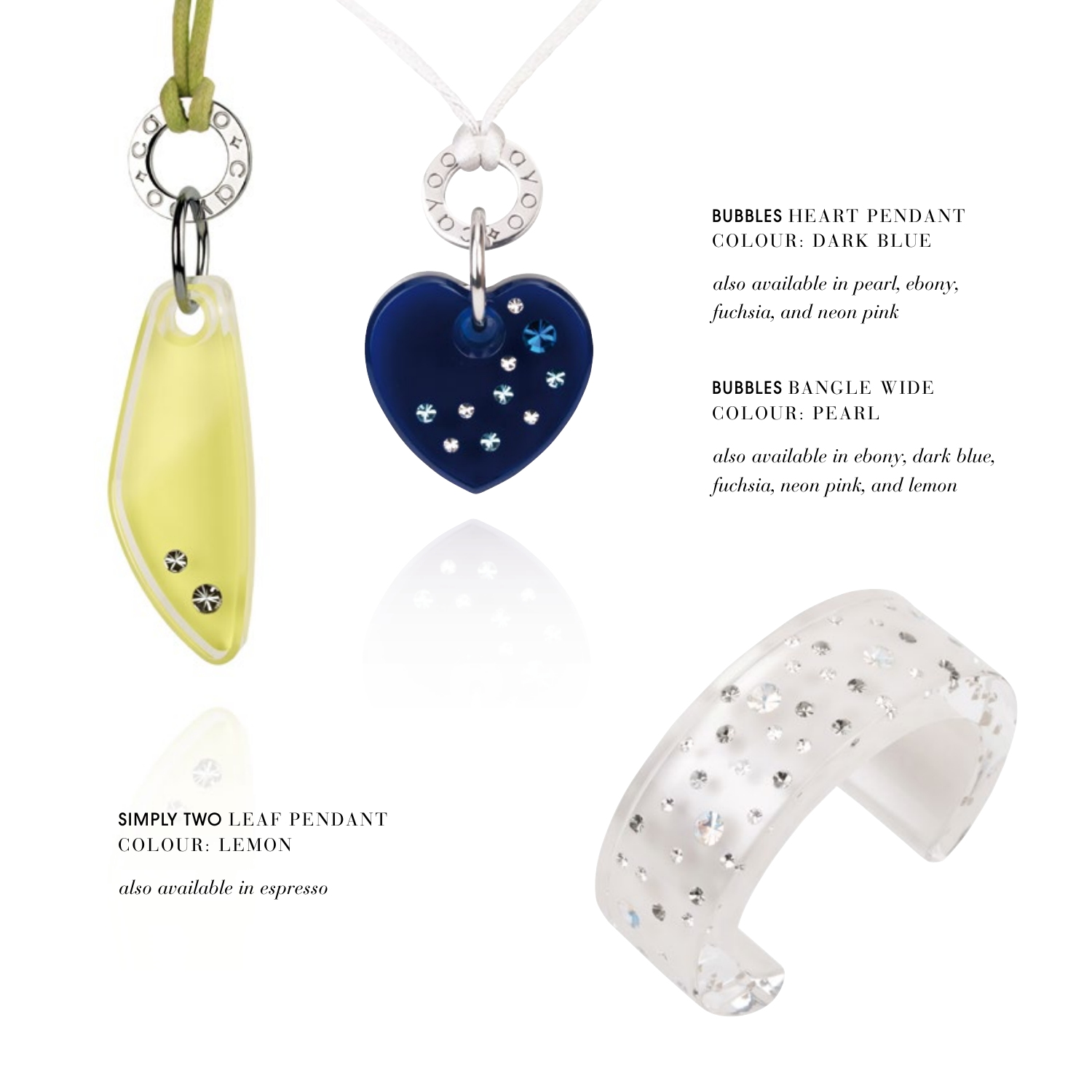*Swarovski crystals are handset IN THE HEART OF EUROPE.* 

*Our unique des ign protects* **THE FRAGILE BRILLIANCE** *OF FLOATING CRYSTALS, CREATING WATERPROOF AND SPARKLING j ewe lle ry.*



BUBBLES PLANET PENDANT COLOUR: neon pink

*also available in pearl, ebony, dark blue, and fuchsia*

# BUBBLES BANGLES, SLIM COLOURS: EBONY, NEON PINK, AND FUCHSIA

*also available in pearl, dark blue, and lemon*

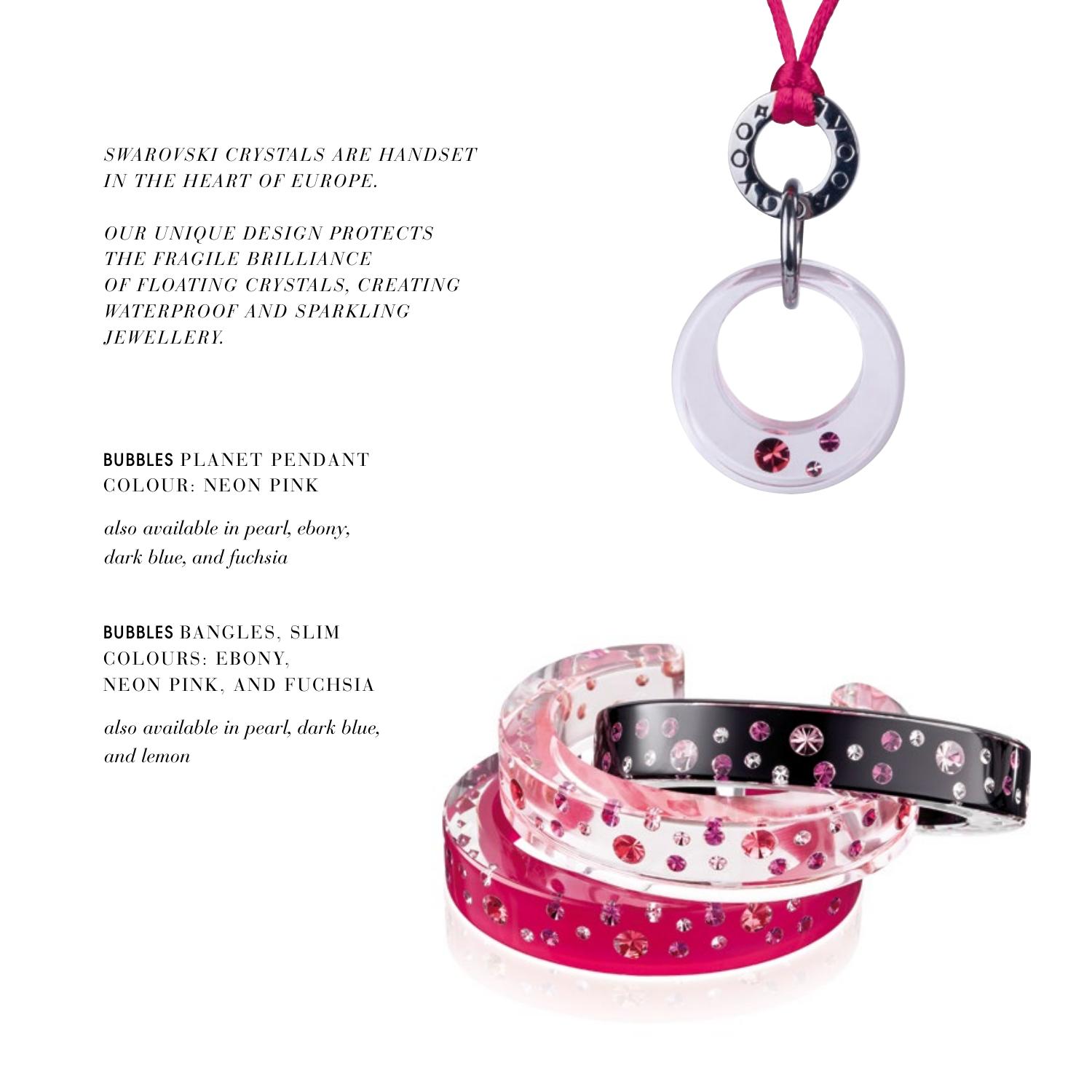

bUBBLES PLANET PENDANT COLOUR: EBONY

*also available in pearl, dark blue, fuchsia, and neon pink*

#### BUBBLES HEART PENDANT COLOUR: EBONY

*also available in pearl, dark blue, fuchsia, and neon pink*

BUBBLES BANGLES, WIDE COLOUR: EBONY

*also available in pearl, dark blue, fuchsia, neon pink, and lemon*

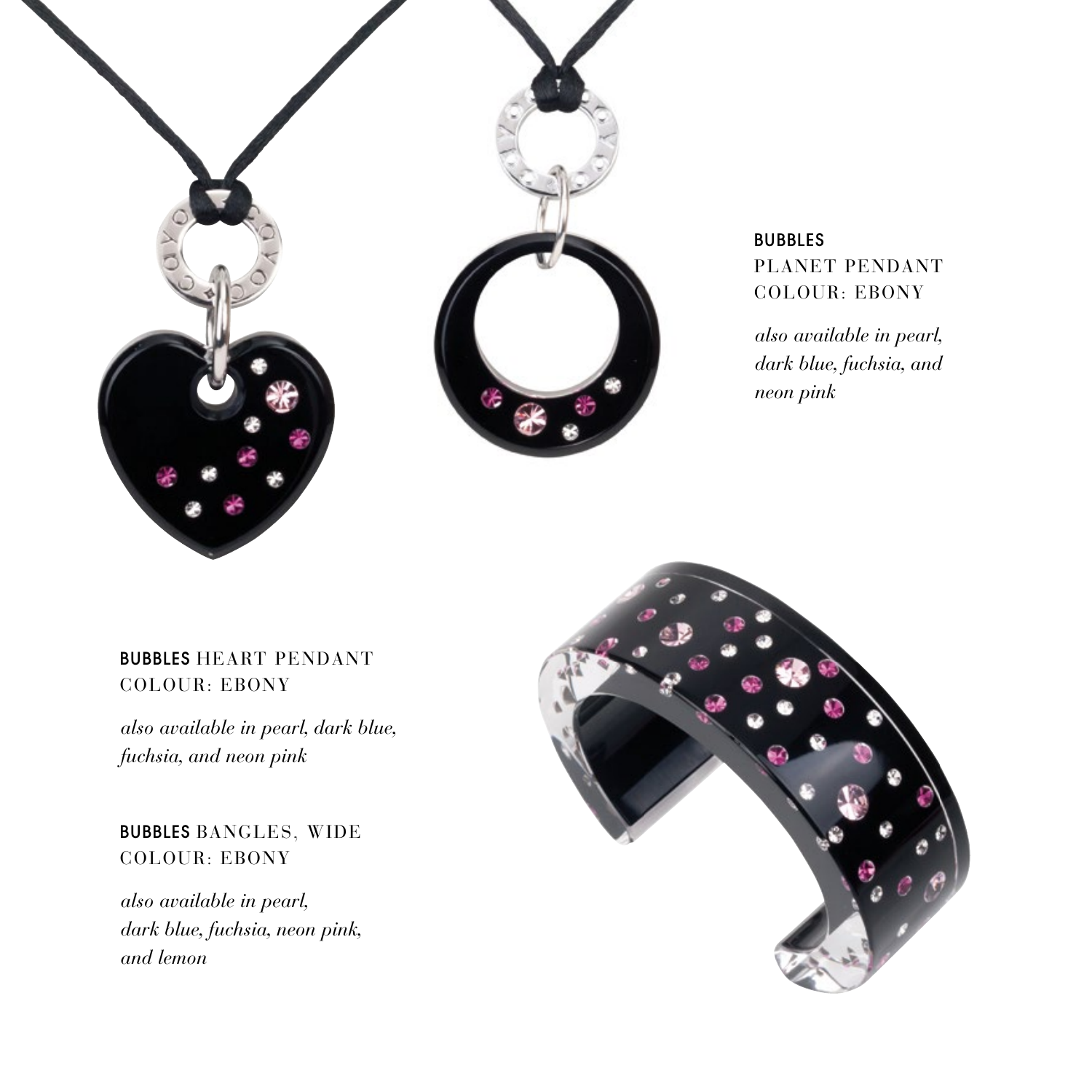



# SIMPLY TWO HEART PENDANT COlOuR: CHERRY

*also available in ebony*

SIMPLY TWO BANGlES COlOuRS: CHERRY, GlACIER SIZES: SMAll, lARGE

*also available in ebony, espresso, and lemon*

SIMPLY TWO lEAF BAG CHARM COlOuR: EBONY

*also available in glacier*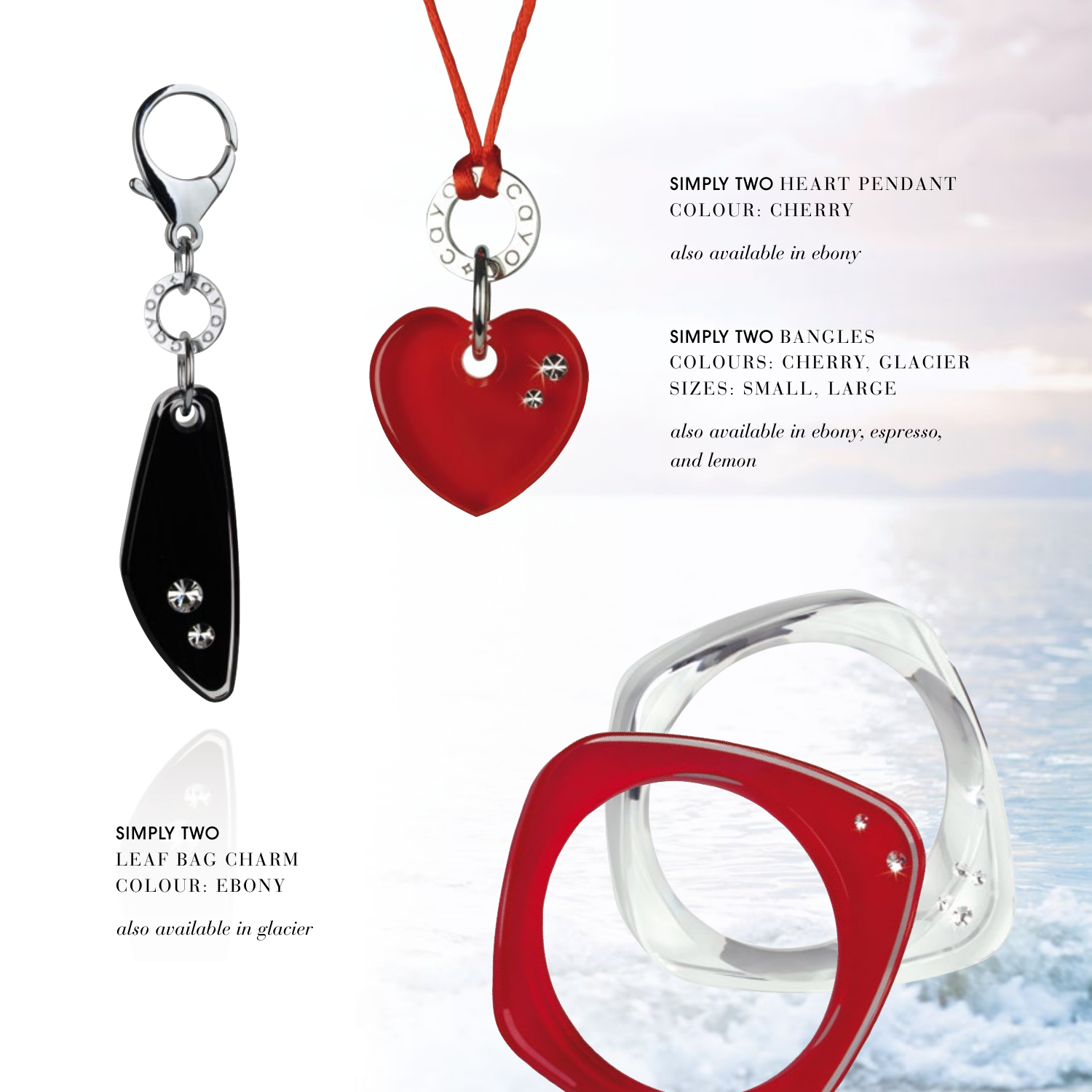